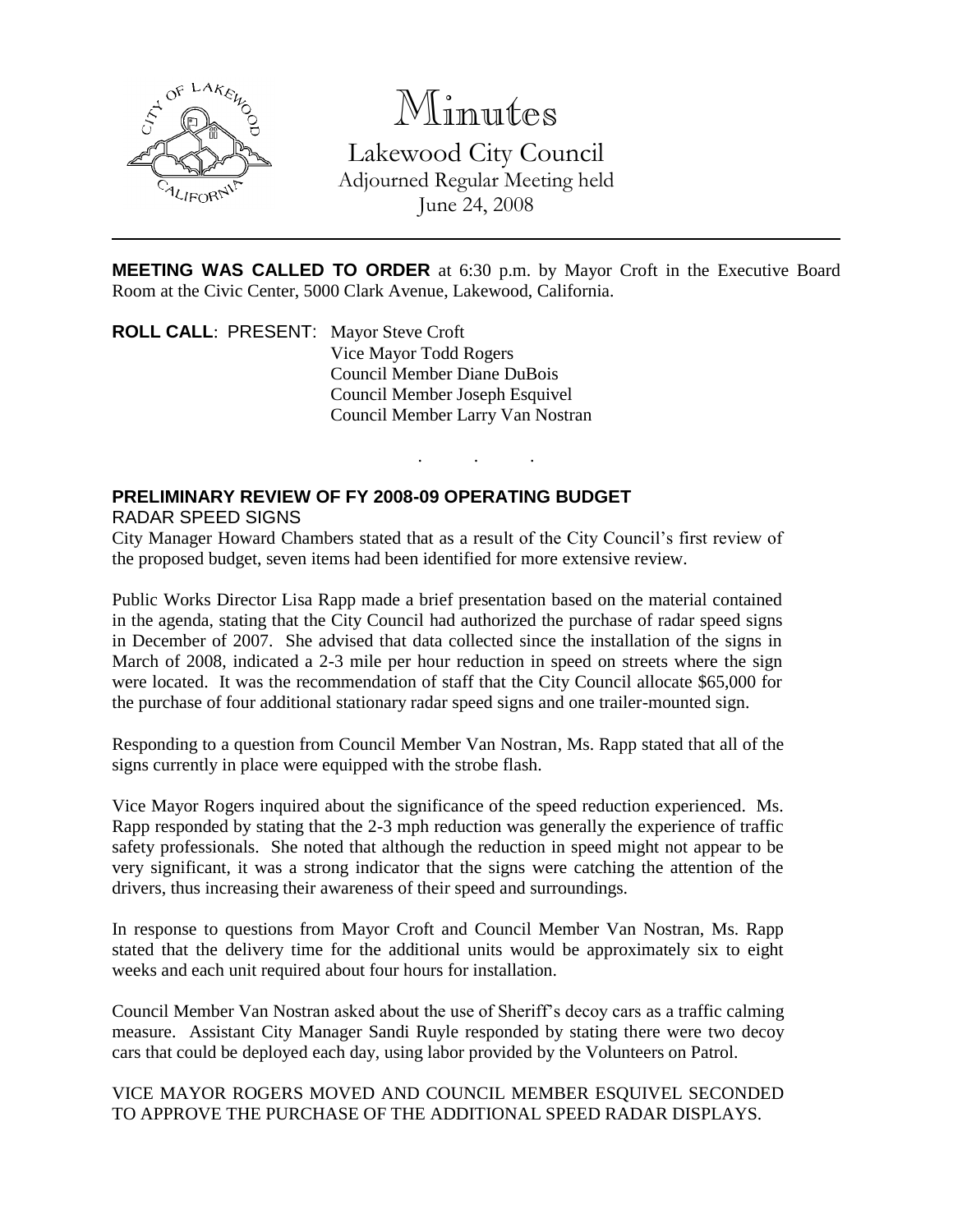### RADAR SPEED SIGNS - Continued UPON ROLL CALL VOTE, THE MOTION WAS APPROVED:

AYES: COUNCIL MEMBERS: Esquivel, DuBois, Rogers, Van Nostran and Croft NAYS: COUNCIL MEMBERS: None

Mayor Croft stated that consideration should be given to using one of the new units to monitor traffic counts on Lakewood Drive to determine if the elimination of left turns from Carson Street had been effective in reducing traffic through the residential area.

. . .

#### TREE PLANTING STATUS

The Director of Public Works stated that although more than 3,000 trees had been planted over the past four years, including those in medians, parks and along major streets, there were still locations that did not have a street tree. She further stated that there was a natural turnover in the tree inventory attributable to tree removals for damage, disease or decline due to age. It was the recommendation of staff that the City Council increase the budget allocation for tree planting to \$100,000 for fiscal year 2008-09.

In response to a question from Mayor Croft, Ms. Rapp stated that in addition to locations where a tree was removed, there were locations where a re-planted tree did not survive.

Council Member Van Nostran inquired if the tree inventory system was able to track data regarding the age of the City's trees. Ms. Rapp stated that there were still some very old trees in the City and that the system tracked their condition, which was re-assessed at each trim.

Vice Mayor Rogers, noting that the resident requests for re-plants had been reduced to 70 in the last fiscal year, commended staff for an outstanding program.

MAYOR CROFT MOVED AND COUNCIL MEMBER DUBOIS SECONDED TO APPROVE STAFF'S RECOMMENDATION. UPON ROLL CALL VOTE, THE MOTION WAS APPROVED:

. . .

AYES: COUNCIL MEMBERS: Esquivel, DuBois, Rogers, Van Nostran and Croft NAYS: COUNCIL MEMBERS: None

#### HARDSCAPE REPAIR

The Director of Public Works stated that staff had been able to take the projected numbers for square feet of sidewalk and curb/gutter repairs included in the first budget documents and replace them with actual quantities for FY 2007-08 and had also included work done as part of a street project. She also referenced a map showing the sites in need of hardscape work today as compared with a map from 1999 noting just how much improvement citywide had been accomplished through the hardscape repair program. It was the recommendation of staff that the City Council find the previously recommended budget allocation adequate for this function and to suggest a mid-year review.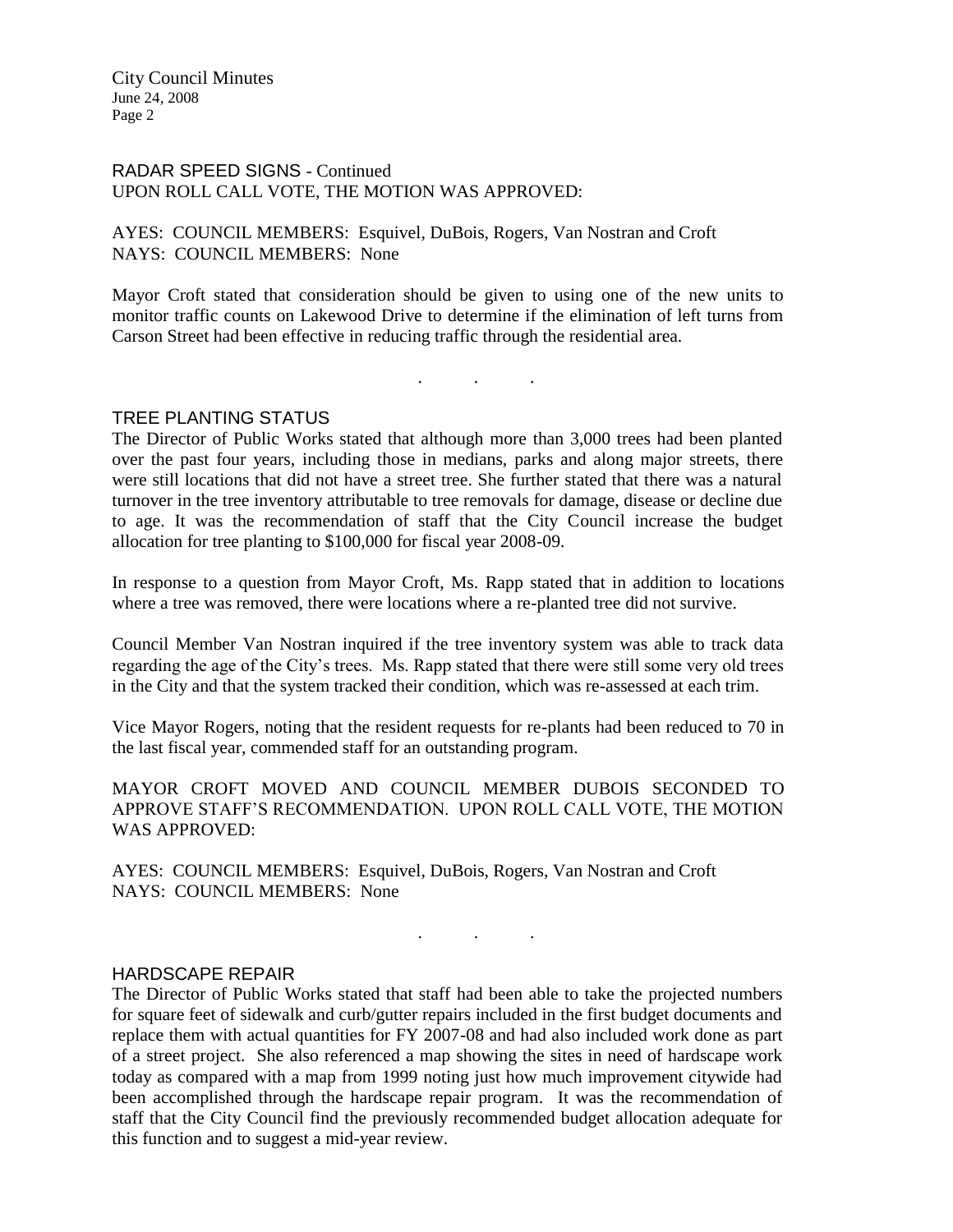# HARDSCAPE REPAIR - Continued

Responding to a question from Vice Mayor Rogers, Ms. Rapp stated that there were currently about fifty locations on the isolated repair list, prioritized by level of damage.

. . .

#### TRAFFIC SIGNAL REQUESTS

The Public Works Director stated that staff was working with Willdan Engineers on a Traffic Signal Master Plan which was nearing completion and would be presented to the City Council in the early fall. She noted that preliminary results from the Plan had been used to prepare an application for Federal funding, which had been awarded to Lakewood in the amount of \$479,080, which would be available after the first of the year.

Council Member Van Nostran asked whether the study had addressed mid-block crosswalks. Ms. Rapp responded by stating that while the Master Plan had dealt only with intersections, a quote for such a study could be requested from Willdan, as well as possible funding sources for that type of work. She also noted that there was a new warning light system specifically designed for pedestrian crossings that she would be providing information on to the City Council.

Mayor Croft requested that the additional locations be added to the study so that recommendations for those locations could be considered sooner.

The Assistant City Manager advised that it would be more effective to conduct the study on pedestrian crossings during the school year when heavier usage occurred.

Mayor Croft also requested that the study include an analysis of traffic control on Candlewood Street and Lakewood Boulevard relating to access for Fire Station 45.

. . .

. . .

#### ANIMAL CONTROL STATUS

The Director of Public Works advised the City Council that the current contract with the Southeast Area Animal Control Authority (SEAACA) would be ending in June of 2009, at which time a close look at revenues generated, license fees and the cost of services would be conducted. It was the recommendation of staff that this issue return for City Council consideration in early 2009.

### ADMINISTRATIVE FEES FOR IMMOBILIZED OR IMPOUNDED VEHICLES

Administrative Services Director Diane Perkin advised that the administrative fee charged for the release of immobilized or impounded vehicles, which was set in 1993 at \$65, no longer covered the actual cost for Parking Control staff and/or Sheriff staff to accomplish a vehicle tow. She reported that fees for this service in surrounding cities were more than double that rate.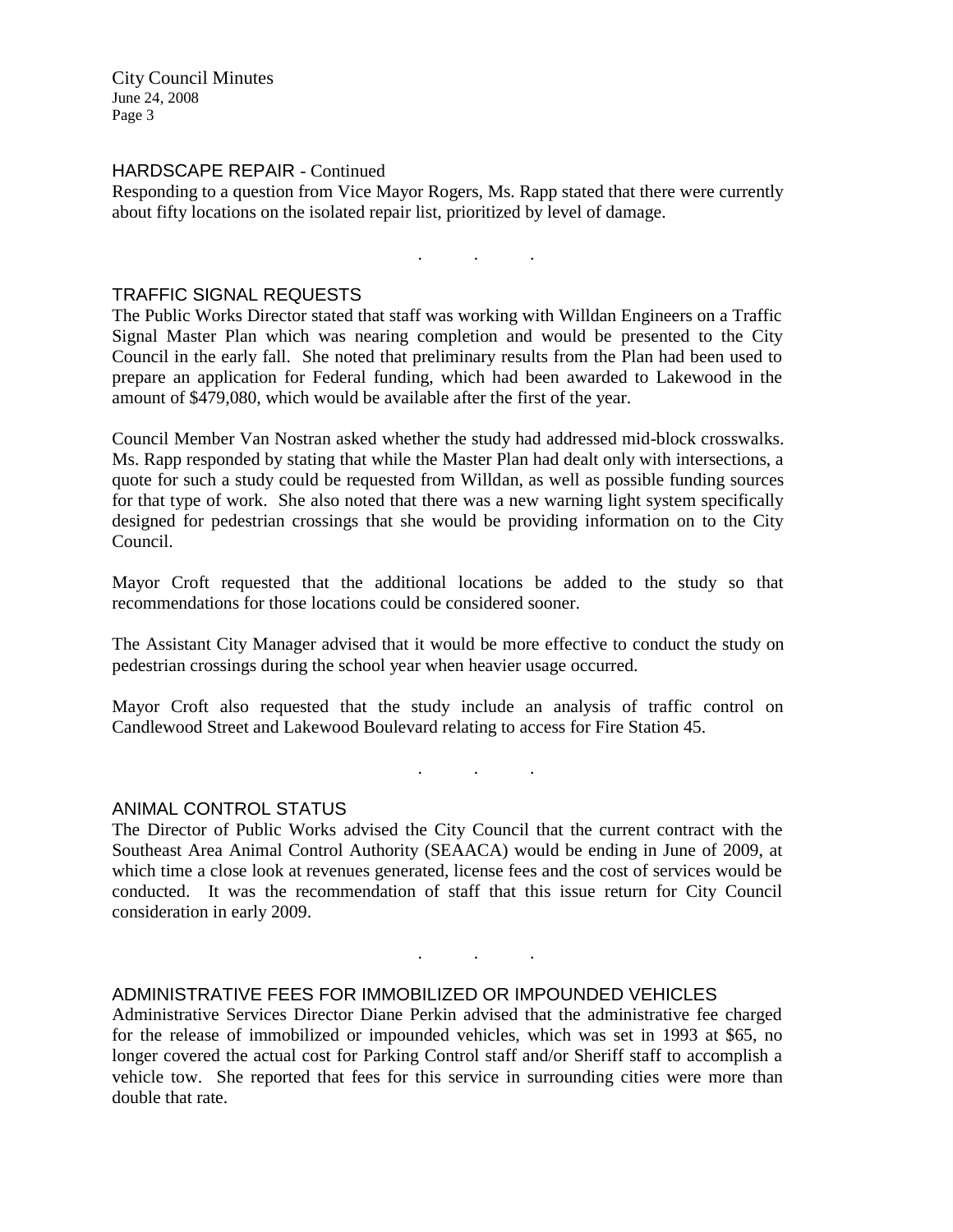ADMINISTRATIVE FEES FOR IMMOBILIZED OR IMPOUNDED VEHICLES – Cont. Council Member Van Nostran stated that it was important to keep such fees current with actual costs and that keeping in the moderate range of local cities, suggested a rate of \$130.

City Attorney Steve Skolnik advised that staff could place this item, in resolution form, on a future agenda for City Council approval.

MAYOR CROFT DIRECTED STAFF TO PREPARE A RESOLUTION FOR CITY COUNCIL CONSIDERATION WHICH WOULD ESTABLISH AN ADMINISTRATIVE FEE FOR RELEASE OF IMMOBILIZED OR IMPOUNDED VEHICLE AT \$130. THERE BEING NO OBJECTION, IT WAS SO ORDERED.

. . .

# NON-RESIDENT FEES FOR LAKEWOOD YOUTH SPORTS

Recreation and Community Services Director Lisa Litzinger reported that staff had researched and conducted a survey regarding fees charged to non-resident participants in area youth sports programs. Of the twenty cities surveyed, sixteen had youth sports programs and only one offered free programs like Lakewood Youth Sports. She stated that the current ratio for LYS was 56 percent Lakewood residents and 44 percent non-residents. It was anticipated that while charging a non-resident fee for participation would generate revenue to support the programs, participation would likely be reduced, resulting in fewer teams per park location.

Mayor Croft inquired if there was a danger of not being able to field enough teams. Ms. Litzinger responded by stating that there currently were enough teams at each park, but that if registration were reduced, some parks might need to be combined in order to have a play schedule.

Council Member Van Nostran asked if it was believed that the high number of non-residents was keeping the Lakewood residents away. Ms. Litzinger stated that while staff did not believe that to be the case, the actual cause was unknown. She noted that most of the nonresident participants came from Long Beach and Bellflower, with Palms Park having the highest number of resident participants.

Council Member DuBois inquired if it was usual for a coach to sign up a whole team. Ms. Litzinger responded by stating that a coach could only be assured of having his or her own child on the team, that the placement system was conducted by a random assignment.

Mayor Croft stated that a survey was needed to determine the cause of the dropping registration numbers.

The City Manager suggested a focused survey that would target LYS participants or potential participants, rather than a community survey.